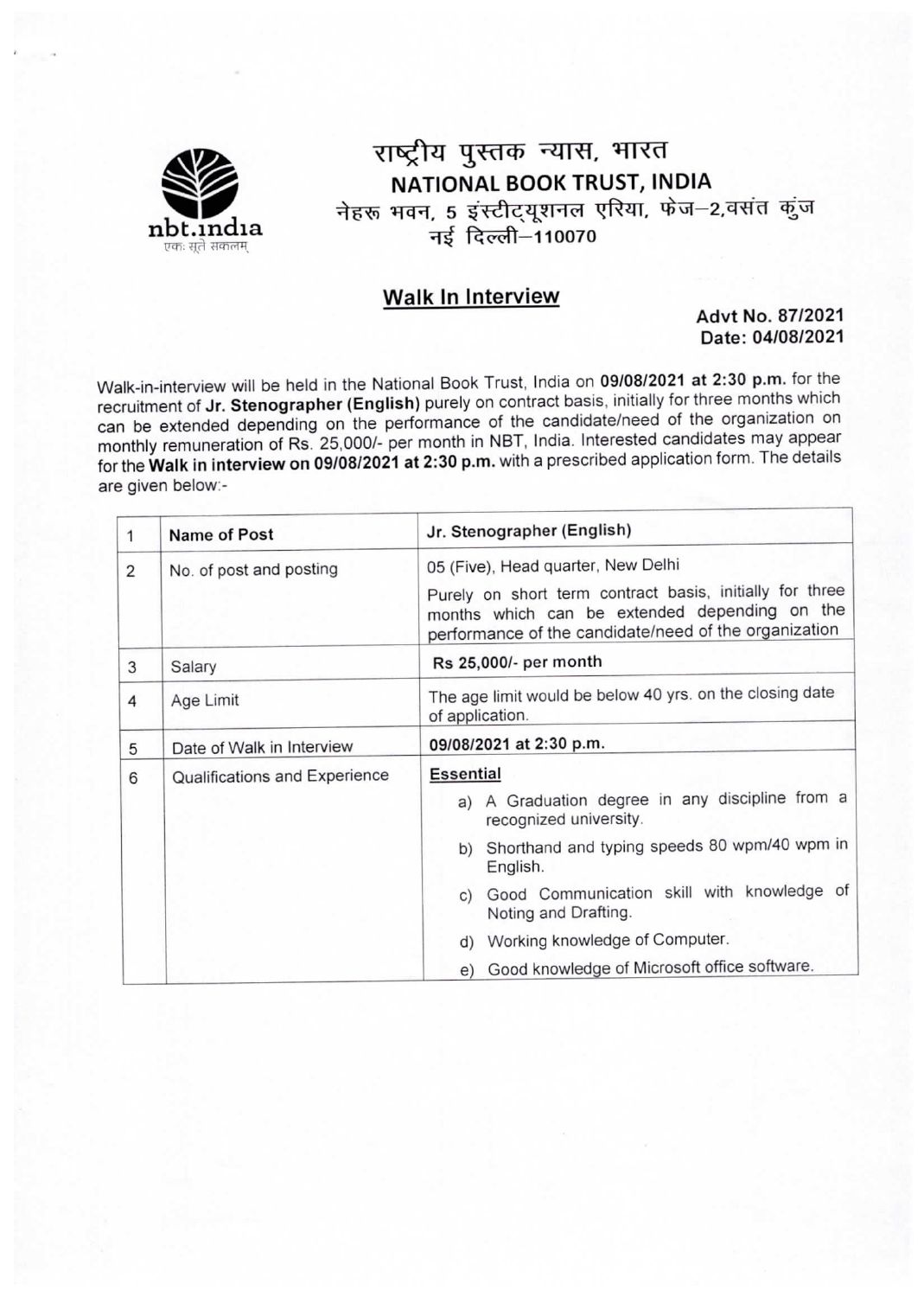

# राष्ट्रीय पुस्तक न्यास, भारत NATIONAL BOOK TRUST, INDIA नेहरू भवन, 5 इंस्टीट्यूशनल एरिया, फेज–2, वसंत कुंज नई दिल्ली-110070

|                                                                                                     | Place a self-attested<br>Passport size<br>photograph |
|-----------------------------------------------------------------------------------------------------|------------------------------------------------------|
|                                                                                                     | here                                                 |
| Name (in block letters as recorded in matriculation certificate):                                   |                                                      |
| Father's/Husband's Name (in block letters as recorded in matriculation certificate):                |                                                      |
|                                                                                                     |                                                      |
|                                                                                                     |                                                      |
| (ii) Age: Years: Months (as on closing date):                                                       |                                                      |
| (iii) Whether you claim Age Relaxation : ______________________(Yes/No)                             |                                                      |
|                                                                                                     |                                                      |
| Religion :____________________(Hindu/Muslim/Christian/Sikh/Buddhist/Others)                         |                                                      |
| Category:_____________________(SC/ST/OBC/General)                                                   |                                                      |
| (Attach necessary certificate issued by Competent Authority)                                        |                                                      |
|                                                                                                     |                                                      |
| (Attach necessary certificate issued by Competent Authority)                                        |                                                      |
| Nationality: ______________________                                                                 |                                                      |
| Sex: (Male/Female)                                                                                  |                                                      |
| Marital Status : _______________(Married/Unmarried)                                                 |                                                      |
| (i)                                                                                                 |                                                      |
| (If Yes, certificate from a medical officer not below the rank of Civil Surgeon should be enclosed) |                                                      |
|                                                                                                     |                                                      |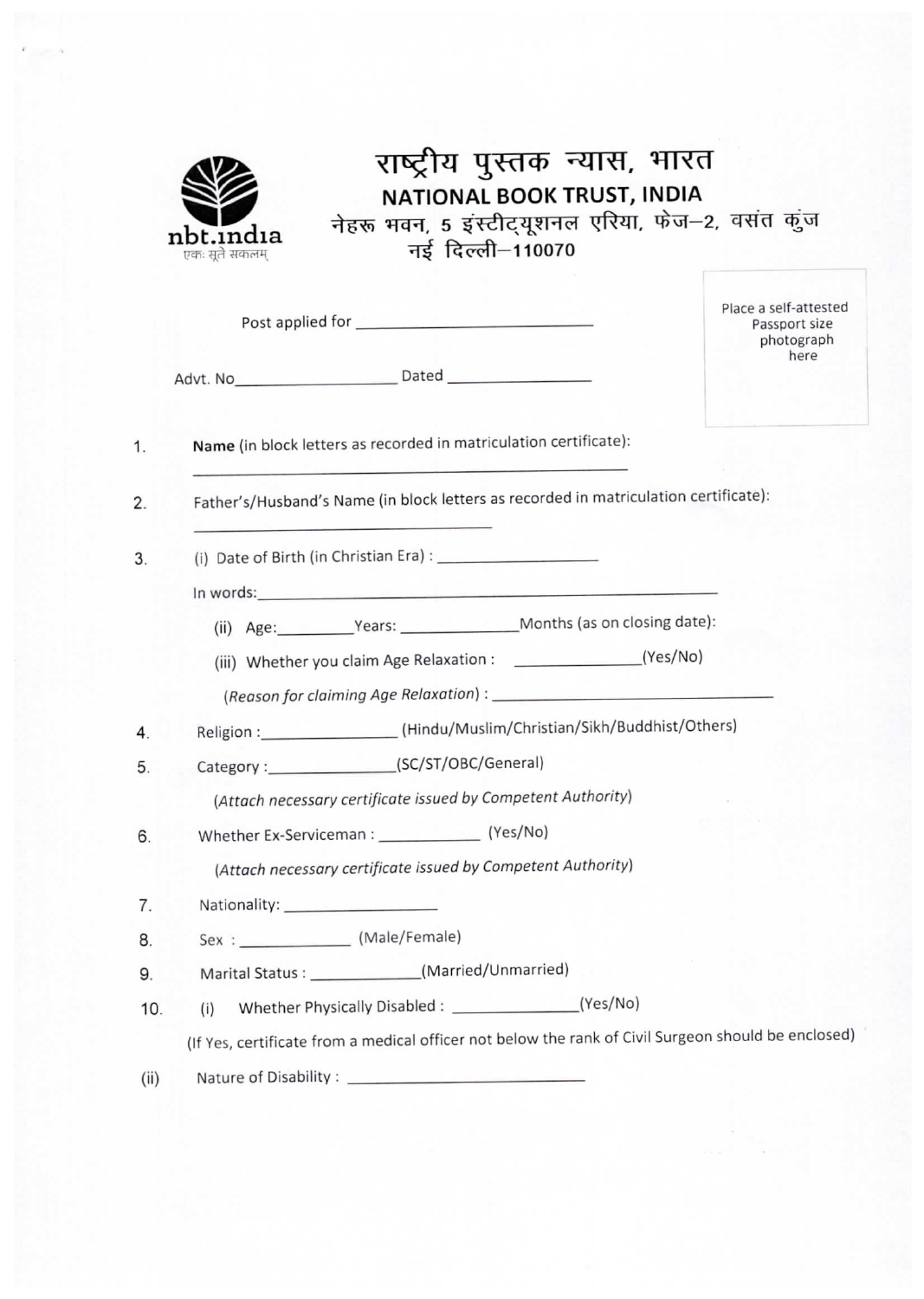| (iii) |                                                                                                                                                                                                                    |                                                                                                                                                                                                                                |  |
|-------|--------------------------------------------------------------------------------------------------------------------------------------------------------------------------------------------------------------------|--------------------------------------------------------------------------------------------------------------------------------------------------------------------------------------------------------------------------------|--|
| 11.   |                                                                                                                                                                                                                    |                                                                                                                                                                                                                                |  |
|       |                                                                                                                                                                                                                    |                                                                                                                                                                                                                                |  |
|       |                                                                                                                                                                                                                    |                                                                                                                                                                                                                                |  |
| 12    | Correspondence Address:                                                                                                                                                                                            |                                                                                                                                                                                                                                |  |
|       | The contract of the contract of the contract of the contract of the contract of the contract of<br>the contract of the property of the contract of the contract of the contract of the contract of the contract of |                                                                                                                                                                                                                                |  |
|       |                                                                                                                                                                                                                    |                                                                                                                                                                                                                                |  |
|       |                                                                                                                                                                                                                    | Pin Code: 2008 Pin Code:                                                                                                                                                                                                       |  |
|       |                                                                                                                                                                                                                    |                                                                                                                                                                                                                                |  |
|       |                                                                                                                                                                                                                    |                                                                                                                                                                                                                                |  |
| 13.   | Permanent                                                                                                                                                                                                          | Address: Address: Address: Address: Address: Address: Address: Address: Address: Address: Address: Address: Address: Address: Address: Address: Address: Address: Address: Address: Address: Address: Address: Address: Addres |  |
|       |                                                                                                                                                                                                                    |                                                                                                                                                                                                                                |  |

Pin Code:

14. Educational Qualifications (beginning from Matriculation or equivalent) :

| Examination(s)<br>passed | University/Board | Year of<br>passing | Subjects covered | Division /<br>Grade | % of<br>Marks |
|--------------------------|------------------|--------------------|------------------|---------------------|---------------|
|                          |                  |                    |                  |                     |               |
|                          |                  |                    |                  |                     |               |
|                          |                  |                    |                  |                     |               |
|                          |                  |                    |                  |                     |               |
|                          |                  |                    |                  |                     |               |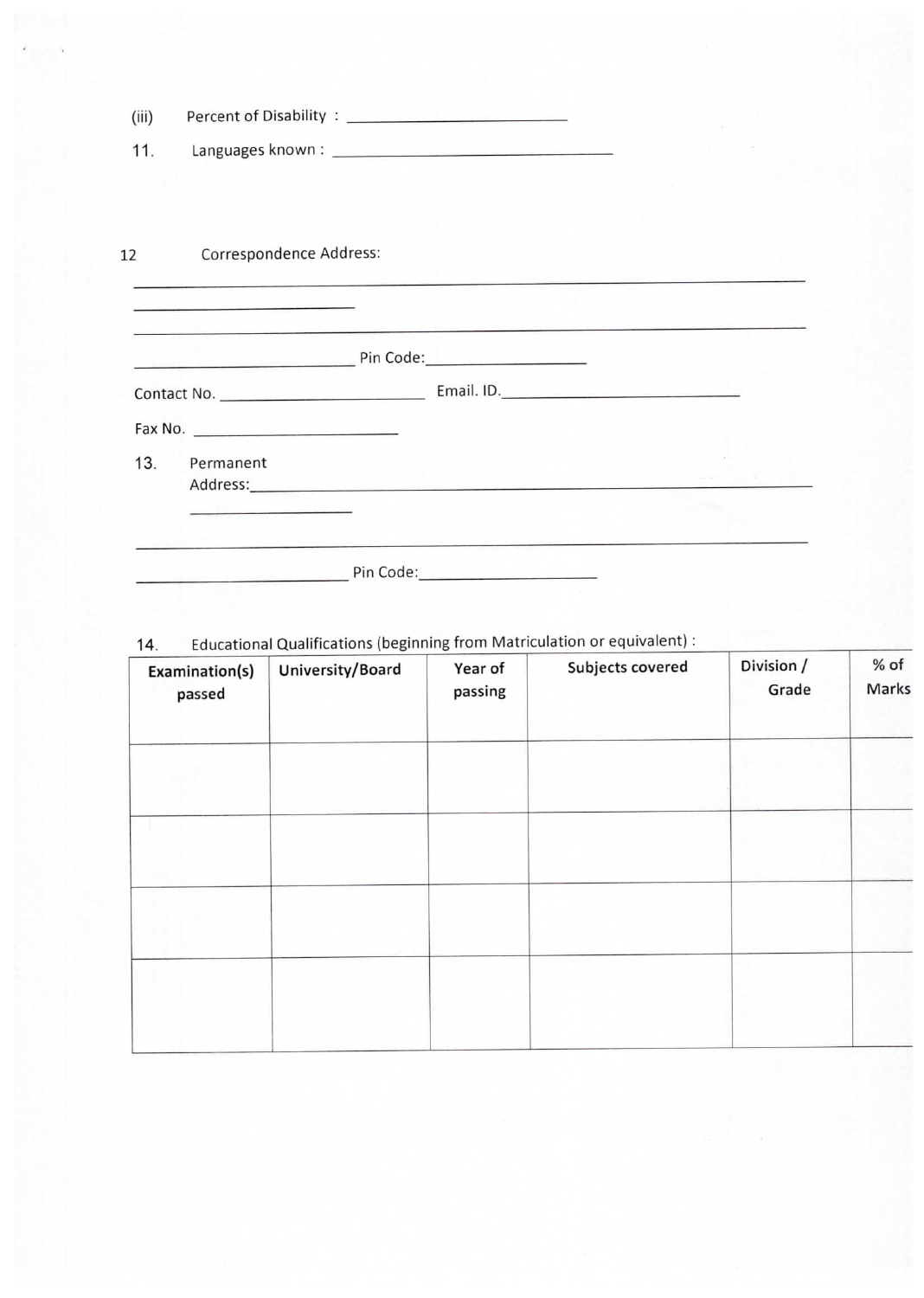| $\cdot$ .<br>$E_{\text{NP}}$ errorise (iii) second is $\sigma$<br>Office/Department | Designation | <b>Salary Structure</b> | Period |                 | Nature of Work |
|-------------------------------------------------------------------------------------|-------------|-------------------------|--------|-----------------|----------------|
|                                                                                     |             |                         | From   | To              |                |
|                                                                                     |             |                         |        |                 |                |
|                                                                                     |             |                         |        | <b>CONTRACT</b> |                |
|                                                                                     |             |                         |        |                 |                |

### 16. Experience (in ascending order) :

17. Details of Computer literacy:

#### 18. Any other relevant information:

 $\Box$  I do hereby declare that the statements made in the Application are true, complete and correct to the best of my knowledge and belief. In the event of any information being found false or incorrect or ineligibility detected or after test/interview or at any stage, my candidature will stand cancelled and all my claims for the recruitment will stand forfeited.

Note: Mark Sheet, Age Certificate, Experience Certificate, Caste Certificate etc. enclosed should be self-attested and then scanned and attached with the Application. A passport size photograph should also be enclosed.

Signature of the applicant